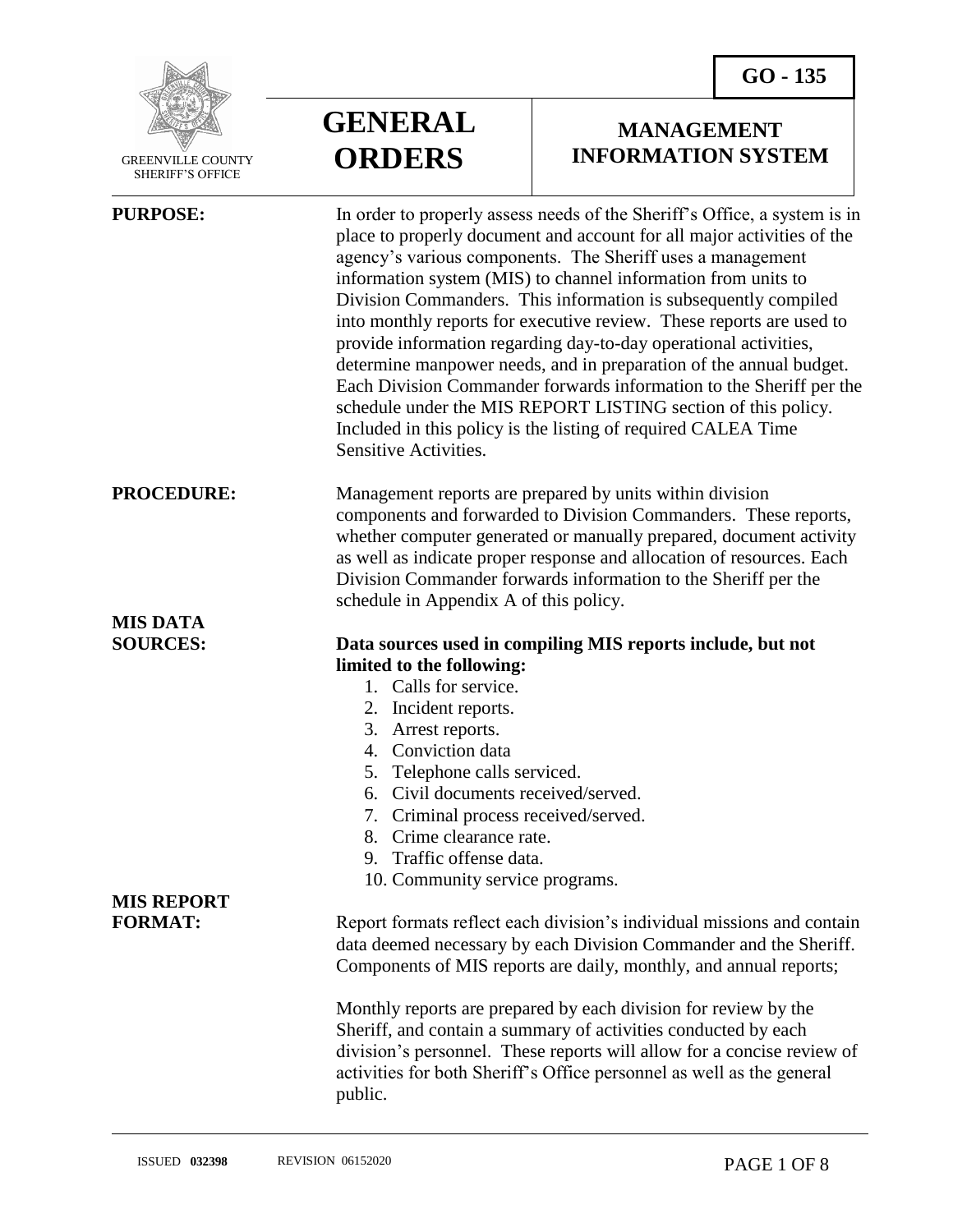j

Each division compiles a summary of monthly reports into an annual report. These reports are used to produce the Sheriff's Office Annual Report that describes yearly activity. This Annual Report is widely distributed within the Sheriff's Office and the general public of Greenville County.

## **MIS REPORT LISTING:**

| <b>REPORT</b>               | <b>RESPONSIBILITY</b>         | <b>FREQUENCY</b> | <b>DISTRIBUTION</b>          |
|-----------------------------|-------------------------------|------------------|------------------------------|
|                             |                               |                  |                              |
| Calls for Service - CAD     | Communications                | Daily            | Sheriff/                     |
|                             |                               |                  | Division                     |
|                             |                               |                  | Commanders                   |
| <b>MIS</b>                  | <b>Affected Division</b>      | Monthly          | Sheriff/                     |
|                             | Commanders                    |                  | <b>Division</b>              |
|                             |                               |                  | Commanders                   |
| <b>Currency Report</b>      | Records (P&E)                 | Monthly          | Sheriff/                     |
|                             |                               |                  | Division                     |
|                             |                               |                  | Commanders                   |
| School Enforcement and      | School Investigation          | Monthly          | Sheriff/                     |
| Investigations              |                               |                  | <b>Division</b>              |
|                             |                               |                  | Commanders                   |
| <b>Evidence Procurement</b> | <b>Financial and Property</b> | Monthly          | Sheriff/                     |
|                             | Manager                       |                  | Division                     |
|                             |                               |                  | Commanders/                  |
|                             |                               |                  | OPS/                         |
|                             |                               |                  | <b>Accounting Specialist</b> |
| <b>Account Tools</b>        | <b>Financial and Property</b> | Monthly          | Sheriff/                     |
|                             | Manager                       |                  | Division                     |
|                             |                               |                  | Commanders                   |
| <b>Budget Summary</b>       | <b>Financial and Property</b> | Quarterly        | Sheriff/                     |
|                             | Manager                       |                  | Division                     |
|                             |                               |                  | Commanders                   |
| <b>Annual Report</b>        | <b>TSU</b>                    | Annual           | General (Intra/Inter         |
|                             |                               |                  | Agency)                      |

\*\*This listing does not preclude a Division Commander from initiating reporting procedures within their division to develop information to make operational decisions.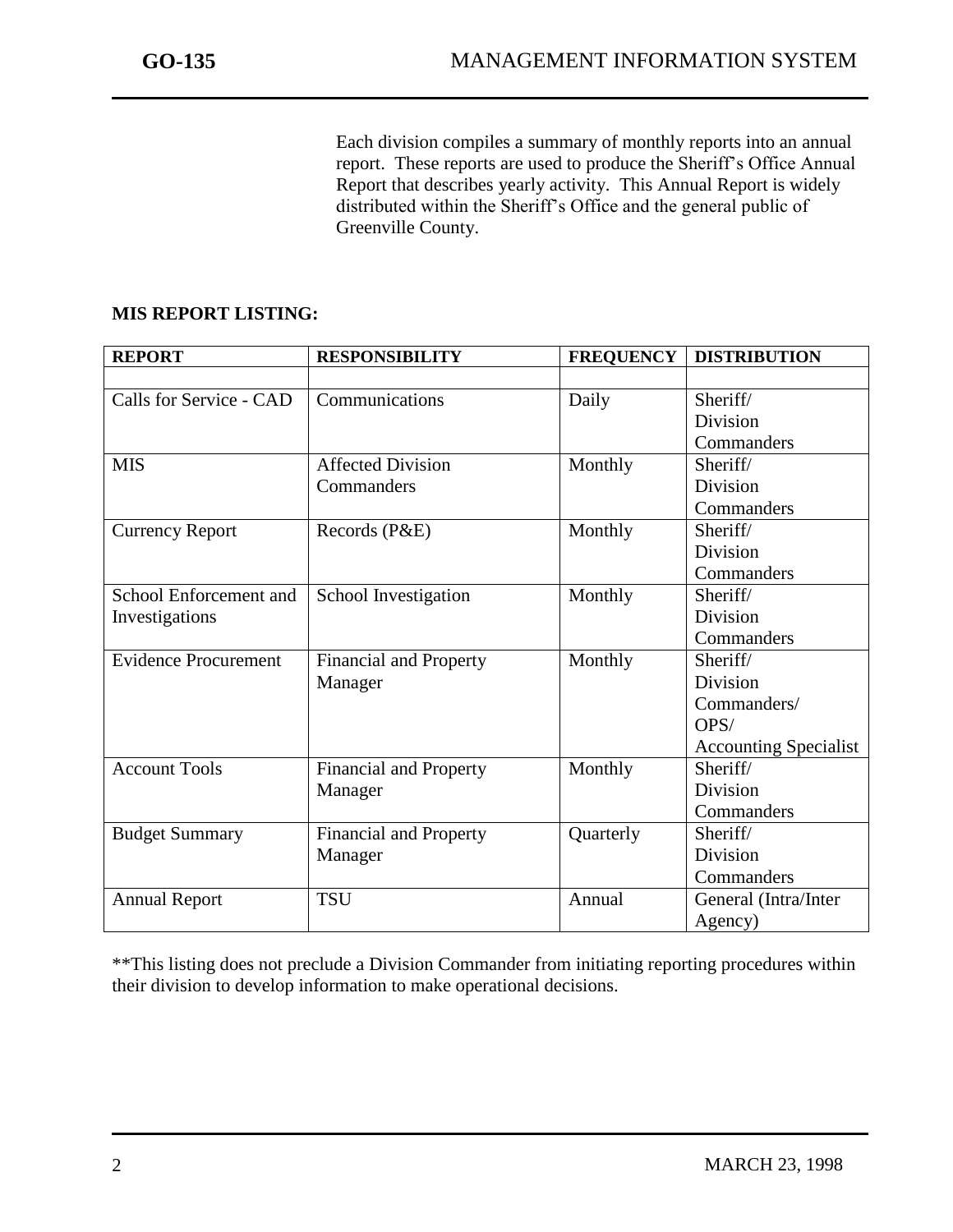j

# **CALEA TIME SENSITIVE ACTIVITY REPORTS /**

**DOCUMENTATION:** For purpose of this policy, the following terms are defined:

**Time Sensitive Activity –** Periodic reports, reviews, and other activities mandated by applicable accreditation standards.

**Quarterly –** Activity occurring at least once every three months within a given year.

**Semi-annual –** Activity occurring at least once every six months.

**Bi-annual –** Activity occurring at least once every two years.

**Annual** – Activity occurring at least every year.

**Biennial-** Activity occurring every other year.

**Triennial –** Activity occurring at least once every three years.

**Quadrennial** – Activity occurring at least once every four years.

| Stnd#       | <b>Action</b> | <b>Activity Description</b>            | <b>Frequency</b> | <b>Div./Person Responsible</b> |
|-------------|---------------|----------------------------------------|------------------|--------------------------------|
| 1.1.2       | Activity      | <b>Ethics Training</b>                 | Annual           | Annual                         |
| $1.2.9$ (c) | Activity      | <b>Biased Based profiling training</b> | Annual           | <b>CAT</b>                     |
| 1.2.9(c)    | Review        | Bias based profiling                   | Annual           | <b>OPS</b>                     |
| 4.2.1       | Report        | Response to resistance /               | As incident      | Employees                      |
|             |               | aggression (RTA)                       | occurs           |                                |
| 4.2.2       | Review        | Written Use of Force Reports           | As incident      | Supervisors                    |
|             |               | and Administrative Review              | occurs           |                                |
| 4.3.3       | Report        | RTA policy, and lethal,                | Annual           | <b>Center for Advanced</b>     |
|             |               | electronically controlled, and         |                  | Training (CAT)                 |
|             |               | less lethal weapons proficiency        |                  |                                |
| 4.2.4       | Analysis      | Analyze Reports from Use of            | Quarterly        | Office of Professional         |
|             |               | Force                                  |                  | Standards (OPS)                |
| 4.2.5       | Review        | <b>Assault on Sworn</b>                | Annual           | Center for Advanced            |
|             |               | <b>Officer Review</b>                  |                  | Training (CAT)                 |
| 15.2.1      | Report        | Updating written goals and             | Annual           | <b>Chief Deputy</b>            |
|             |               | objectives for agency and each         |                  | <b>Division Commanders</b>     |
|             |               | organizational component               |                  |                                |
| 21.2.4      | Report        | Workload Assessments - all             | Quadrennial      | <b>Division Commanders</b>     |
|             |               | organizational components-             |                  | Crime Analysis /               |
|             |               | based on three year schedule           |                  | Research & Planning            |
| 17.2.2      | Report        | Budget recommendations by              | Biennial         | <b>Chief Deputy</b>            |
|             |               | major functions                        | (2yr budget)     | <b>Division Commanders</b>     |
|             |               |                                        | cycle set by     |                                |
|             |               |                                        | County           |                                |
|             |               |                                        | Council          |                                |
| 17.4.1      | Report        | Fiscal management status reports       | Monthly          | Principal Financial            |
|             |               |                                        |                  | <b>Management Analyst</b>      |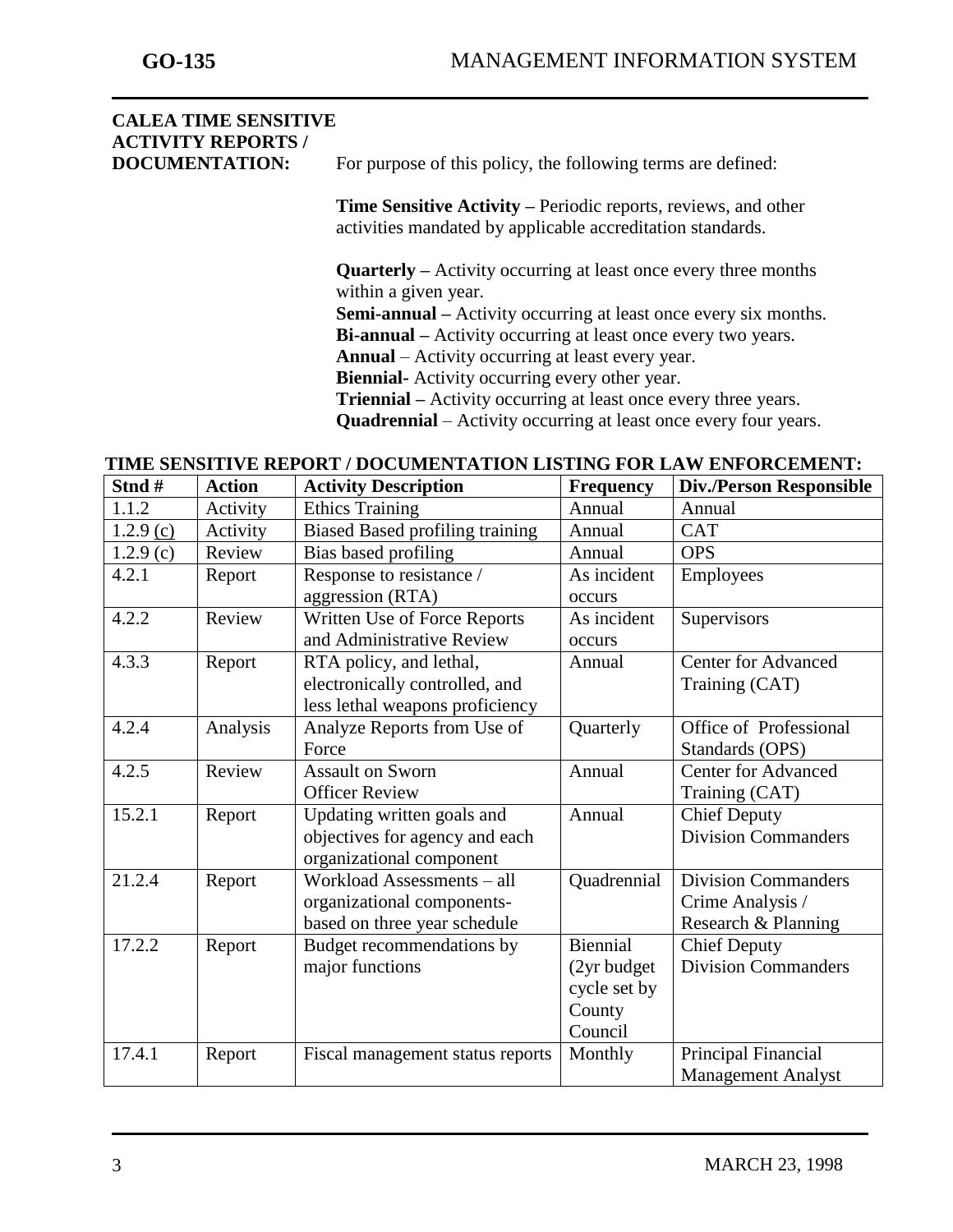| 17.4.2(f)    | Report     | Cash funds                            | Quarterly   | Principal Financial        |
|--------------|------------|---------------------------------------|-------------|----------------------------|
|              |            |                                       |             | Management Analyst         |
| 21.2.2       | Review     | <b>Job Description Maintenance</b>    | Quadrennial | Admin. Captain             |
|              |            | and Availability                      |             | (Personnel)                |
| 21.2.4       | Report     | <b>Workload Assessment</b>            | Quadrennial | <b>Division Commanders</b> |
| 22.4.3       | Analysis   | Employee grievances                   | Annual      | Admin. Captain             |
|              |            |                                       |             | (Personnel)                |
| 26.2.5       | Report     | IA investigations statistical         | Annual      | <b>OPS</b>                 |
|              |            | summary                               |             |                            |
| 31.2.2       | Analysis   | Analysis of Recruiting Plan           | Annual      | Director of Personnel      |
| 33.5.1       | Activity   | <b>Annual In-Service Training</b>     | Annual      | <b>CAT</b>                 |
|              |            | Program                               |             |                            |
| 35.1.2       | Report     | Employee performance                  | Annual      | Supervisors                |
|              |            | evaluation                            |             | <b>Reserve Commander</b>   |
| 35.1.9(e)    | Evaluation | <b>Employee Assessment System</b>     | Annual      | <b>Chief Deputy</b>        |
|              |            |                                       |             | <b>OPS</b>                 |
| $40.2.3$ (e) | Review     | Criminal Intelligence Procedures      | Annual      | Vice and Narcotics         |
|              |            | and Process                           |             | Lieutenant/                |
|              |            |                                       |             | <b>PCU</b> Lieutenant      |
| 41.2.2(k)    | Review     | Pursuit report                        | As incident | Supervisors                |
|              |            |                                       | occurs      |                            |
| $41.2.2$ (1) | Analysis   | Pursuit reports                       | Annual      | <b>OPS</b>                 |
| 41.2.2(n)    | Review     | <b>Vehicle Pursuits</b>               | Annual      | <b>Chief Deputy</b>        |
| 41.2.3(e)    | Review     | Use of roadblocks and forcible        | As incident | Supervisors                |
|              |            |                                       | occurs      |                            |
| 41.2.7(e)    |            | stops<br>Training on dealing with the | Annual      | <b>CAT</b>                 |
|              | Report     | mentally ill                          |             |                            |
| 44.1.3       | Review     | Review and written evaluation         | Annual      | <b>School Enforcement</b>  |
|              |            | of all juvenile enforcement and       |             | Lieutenant                 |
|              |            | prevention                            |             |                            |
|              |            |                                       |             | Juvenile Investigations    |
|              |            | programs                              |             | Lieutenant                 |
|              |            | Effectiveness of crime                |             |                            |
| 45.1.1(c)    | Evaluation |                                       | Bi-annual   | <b>Crime Prevention</b>    |
|              |            | prevention                            |             | Sergeant                   |
| 45.2.1       | Report     | <b>Community Input Process</b>        | Quarterly   | <b>Crime Prevention</b>    |
|              |            |                                       |             | Sergeant                   |
| 45.2.2       | Survey     | Citizen attitudes and opinions of     | Bi-annual   | <b>Crime Prevention</b>    |
|              |            | agency, safety and security, and      |             | Sergeant                   |
|              |            | how to improve                        |             |                            |
| 46.1.3(i)    | Report     | After action report of critical       | As incident | <b>Special Team</b>        |
|              |            | incidents                             | occurs      | Commanders                 |
| 46.1.8       | Inspection | Critical incident equip. readiness    | Quarterly   | Sp. Team Commander         |
|              |            |                                       |             |                            |
| 46.1.9(a)    | Training   | Training on "All Hazard" plan         | Annual      | Director of Training       |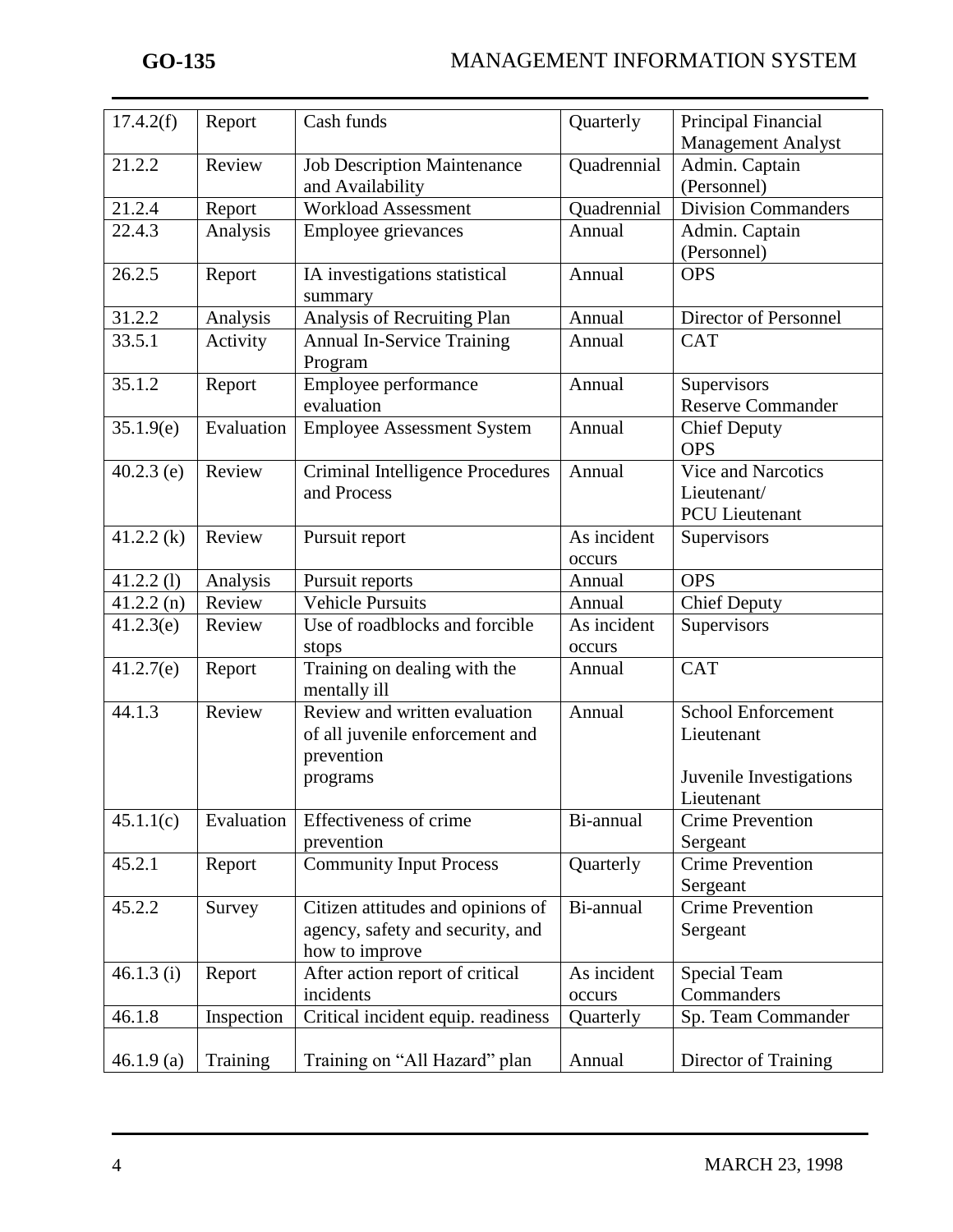j

| 46.1.9(b)    | Training    | Tabletop or full-scale exercise to<br>assess the agency's capabilities<br>with the All Hazards Plan and<br>the ICS                                           | Biennial                       | Director of Training                              |
|--------------|-------------|--------------------------------------------------------------------------------------------------------------------------------------------------------------|--------------------------------|---------------------------------------------------|
| 46.1.10(e)   | Review      | Active Threats policy and<br>training                                                                                                                        | Annual                         | Chief Deputy/<br>Directors of Training            |
| 53.2.1(e)    | Inspection  | Staff Inspection of all<br>organizational components                                                                                                         | Quadrennial                    | <b>OPS</b>                                        |
| 55.1.2       | Review      | Victim/Witness Assistance<br>needs                                                                                                                           | Bi-annual                      | Victim/Witness<br>Coordinator                     |
| 61.1.1(f)    | Review      | documented annual review of<br>selective traffic enforcement<br>activities                                                                                   | Annual                         | <b>Traffic Lieutenant</b>                         |
| 61.3.4(e)    | Review      | Need for location of adult<br>crossing guard                                                                                                                 | Annual                         | <b>Crossing Guard</b><br>Coordinator              |
| 70.1.7(b)    | Report      | Escape of prisoner during<br>transport                                                                                                                       | As incident<br><b>OCCULL</b> S | Employees                                         |
| 71.2.1       | Activity    | Temporary detention training                                                                                                                                 | Triennial                      | N/A by Function                                   |
| 71.4.3       | Review      | Temporary detention procedures                                                                                                                               | Triennial                      | N/A by Function                                   |
| 72.1.1       | Activity    | Holding facility training                                                                                                                                    | Triennial                      | N/A by Function                                   |
| 72.3.1(a)    | Inspection  | Holding facility-fire equipment                                                                                                                              | Weekly                         | N/A by Function                                   |
| 72.3.1(a)    | <b>Test</b> | Holding facility-fire equipment                                                                                                                              | Semi-annual                    | N/A by Function                                   |
| 72.3.1(b)    | Inspection  | Holding facility-fire detection<br>and alarm system                                                                                                          | Daily                          | N/A by Function                                   |
| 72.3.3       | Inspection  | Holding facility-sanitation                                                                                                                                  | Weekly                         | N/A by Function                                   |
| 72.4.6       | Inspection  | Holding facility-security<br>$inspection -$<br>weapons/contraband                                                                                            | Weekly                         | $N/A$ by Function                                 |
| 72.4.11      | Report      | Holding facility-threat to facility<br>or person                                                                                                             | As incident<br>occurs          | N/A by Function                                   |
| 72.6.2       | Inspection  | Holding facility-first aid kit                                                                                                                               | Weekly                         | $N/A$ by Function                                 |
| $73.1.1$ (d) | Report      | Documented report to the CEO<br>of all incidents that threaten the<br>facility or any person therein and<br>notification to appropriate<br>outside agencies. | Incident                       | General Sessions/<br><b>Family Court Sergeant</b> |
| 73.2.1(c)    | Survey      | Court security needs-facilities,<br>emergencies, high-risk exposure,<br>and equipment                                                                        | Biennial                       | General Sessions/<br><b>Family Court Sergeant</b> |
| 73.4.3       | Testing     | Documented duress Alarm<br>Testing                                                                                                                           | Monthly                        | General Sessions/<br><b>Family Court Sergeant</b> |
|              |             | Court holding facility-initial                                                                                                                               |                                | <b>General Sessions/Family</b>                    |
| 73.5.1       | Activity    | training and re-training                                                                                                                                     | Biennial                       | <b>Court Sergeant</b>                             |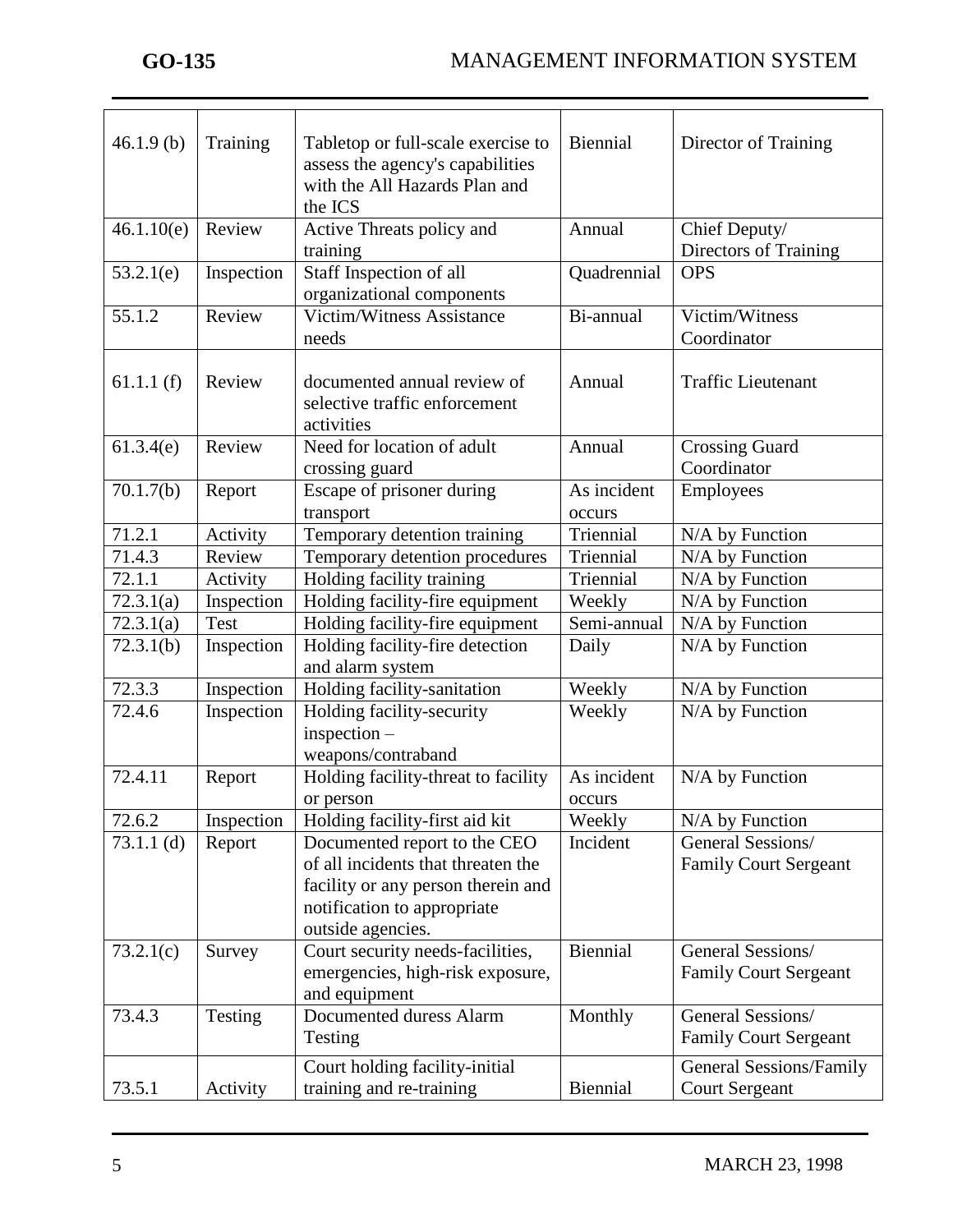| 73.5.6               | Inspection | Court hold facility-first aid kit | Weekly      | <b>General Sessions</b>      |
|----------------------|------------|-----------------------------------|-------------|------------------------------|
|                      |            |                                   |             | Sergeant                     |
|                      |            |                                   |             | Family Court Sergeant        |
| 73.5.8(c)            | Inspection | documented daily                  | Daily       | <b>General Sessions</b>      |
|                      |            | cleanliness inspection for        |             | Sergeant                     |
|                      |            | Detainees                         |             | Family Court Sergeant        |
|                      |            |                                   |             |                              |
| 73.5.9(a)            | Inspection | Court holding facility-fire       | Weekly      | <b>General Sessions</b>      |
|                      |            | equipment                         |             | Sergeant                     |
|                      |            |                                   |             | <b>Family Court Sergeant</b> |
| 73.5.9(b)            | Testing    | Court holding facility-automatic  | Annual      | <b>General Sessions</b>      |
|                      |            | fire detection devices and alarm  |             | Sergeant                     |
|                      |            | systems                           |             | Family Court Sergeant        |
| 73.5.11              | Inspection | Court holding facility-sanitation | Monthly     | <b>General Sessions</b>      |
|                      |            | and Pest Control                  |             | Sergeant                     |
|                      |            |                                   |             | <b>Family Court Sergeant</b> |
| 73.5.17              | Inspection | Court holding facility-security   | Weekly      | <b>General Sessions</b>      |
|                      |            | inspection for weapons and        |             | Sergeant                     |
|                      |            | contraband                        |             | Family Court Sergeant        |
| $73.5.\overline{19}$ | Testing    | Documented testing of security    | Monthly     | <b>General Sessions</b>      |
|                      |            | system/Panic Alarms               |             | Sergeant                     |
|                      |            |                                   |             | <b>Family Court Sergeant</b> |
| 81.3.2               | Inspection | Communications center alternate   | Monthly     | Communications               |
|                      |            | source of power                   |             | Director                     |
| 81.3.2               | Testing    | Communications center alternate   | Annual      | Communications               |
|                      |            | source of power-test under full   |             | Director                     |
|                      |            | load                              |             |                              |
| 82.1.6(d)            | Audit      | Central records computer          | Annual      | <b>Accreditation Manager</b> |
|                      |            | system-computer access            |             | <b>Information Systems</b>   |
|                      |            | password                          |             | E-911                        |
| 84.1.6(a)            | Inspection | Property control procedures       | Semi-annual | P and E                      |
| 84.1.6(b)            | Audit      | Change in property/evidence       | As incident | <b>Accreditation Manager</b> |
|                      |            | Custodian                         | occurs      |                              |
| 84.1.6(c)            | Audit      | Evidentiary/agency-owned          | Annual      | <b>OPS</b>                   |
|                      |            | property                          |             |                              |
| 84.1.6(d)            | Inspection | Unannounced inspections of        | Annual      | <b>OPS</b>                   |
|                      |            | property storage locations        |             |                              |

#### **TIME SENSITIVE REPORT / DOCUMENTATION LISTING FOR COMMUNICATIONS:**

| Stnd#     | <b>Action</b> | <b>Activity Description</b> | <b>Frequency</b> | <b>Div./Person Responsible</b>     |
|-----------|---------------|-----------------------------|------------------|------------------------------------|
| 1.1.2     | Review        | <b>Organizational Chart</b> | Annual           | <b>Administrative Services</b>     |
|           |               | Updated                     |                  | <b>Division Commander</b>          |
| 1.2.1 (D) | Review        | <b>Risk Management</b>      | Annual           | <b>General Counsel</b>             |
|           |               | Program                     |                  |                                    |
| 1.2.5     | Update        | Component Goals &           | Annual           | <b>Community Services Division</b> |
|           |               | Objectives                  |                  | Commander                          |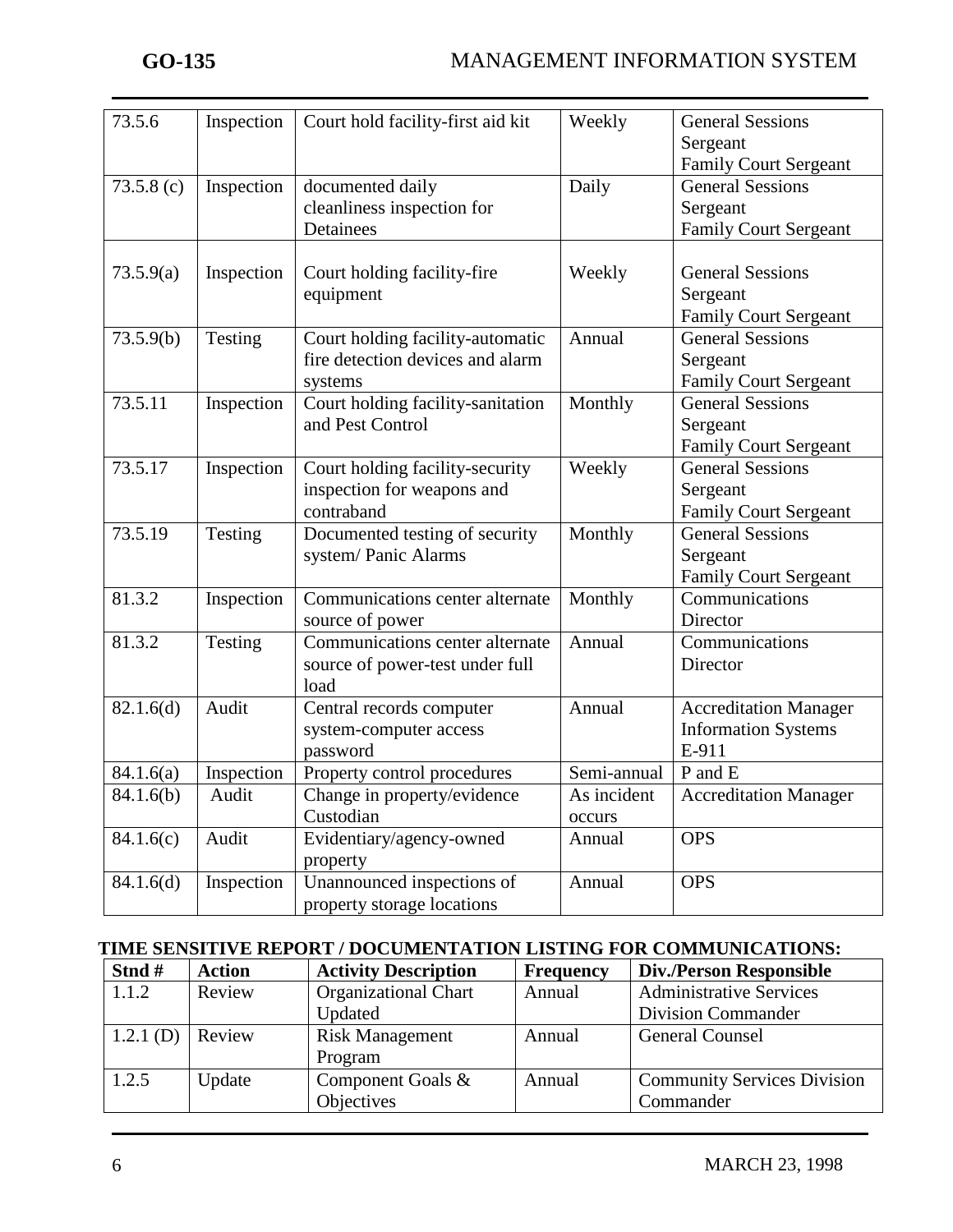| 1.2.6       | Document    | Progress toward Goals &        | Annual      | <b>Community Services</b>          |
|-------------|-------------|--------------------------------|-------------|------------------------------------|
|             |             | Objectives                     |             | <b>Division Commander</b>          |
| 1.2.9       | Document    | Review & Revision of           | Annual      | <b>Community Services</b>          |
|             |             | Multi-Year Plan                |             | <b>Division Commander</b>          |
| 1.3.2       | Assessment  | Personnel Workload             | Quadrennial | Administrative                     |
|             |             | Assessment                     |             | <b>Services Division</b>           |
|             |             |                                |             | Commander                          |
| 1.3.3       | Review      | <b>Specialized Assignments</b> | Annual      | Administrative                     |
|             |             |                                |             | <b>Services Division</b>           |
|             |             |                                |             | Commander                          |
| 1.4.11      | Summary     | Internal Investigations to     | Annual      | <b>OPS Division Commander</b>      |
|             |             | Public                         |             |                                    |
| 2.2.5       | Analysis    | Liability Incident             | Annual      | <b>General Counsel</b>             |
|             |             | Reports Required in            |             |                                    |
|             |             | Standard 2.2.3                 |             |                                    |
| 2.4.3       | Prepare     | Major functions budget         | Annual      | <b>Community Services Division</b> |
|             |             | Recommendations                |             | Commanders                         |
| 2.4.5       | Report      | <b>Accounting System</b>       | Monthly     | <b>Financial Manager</b>           |
| 2.4.6       | Accounting  | <b>Cash Activities</b>         | Quarterly   | <b>Financial Manager</b>           |
| 2.5.3       | Review      | Performance measures           | Quarterly   | <b>Communications Director</b>     |
|             |             | required in standard           |             |                                    |
|             |             | 2.5.2                          |             |                                    |
| 2.6.3       | Report      | <b>Community Education</b>     | Annual      | <b>Communications Director</b>     |
| 2.6.5       | Survey      | Citizens Attitudes and         | Triennial   | <b>Communications Director</b>     |
|             |             | Opinions                       |             |                                    |
| 3.1.1(D)    | Review      | <b>Employee Task Analysis</b>  | Triennial   | <b>Community Services Division</b> |
|             |             |                                |             | Commander                          |
| 3.4.2       | Evaluation  | Each Employee                  | Annual      | <b>Communications Supervisors</b>  |
| 3.4.7       | Evaluation  | Personnel Early Warning        | Annual      | <b>OPS</b> Division Commander      |
|             |             | System                         |             |                                    |
| 3.5.3       | Analysis    | Grievances                     | Annual      | <b>Administrative Services</b>     |
|             |             |                                |             | <b>Division Commander</b>          |
| $4.1.3$ (D) | Analysis    | Recruitment Plan               | Annual      | Personnel/Recruitment              |
|             |             |                                |             | Lieutenant                         |
| 5.2.6       | Retraining  | <b>Agency Personnel</b>        | Annual      | CAT/Communications                 |
|             |             |                                |             | Director                           |
| 6.4.2(C)    | Training    | <b>Evacuation Plan</b>         | Annual      | <b>Communications Director</b>     |
| 6.4.3(A)    | <b>Test</b> | Alternate Source of            | Monthly     | <b>Property Maintenance</b>        |
|             |             | <b>Electrical Power</b>        |             |                                    |
| 6.4.3(B)    | Test        | <b>Alternate Electrical</b>    | Quarterly   | <b>Property Maintenance</b>        |
|             |             | Power Under Full Load          |             |                                    |
| 6.4.3(C)    | Inspection  | <b>Alternate Electrical</b>    | Annual      | <b>Property Maintenance</b>        |
|             |             | <b>Power Maintenance</b>       |             |                                    |
| 6.4.4       | Test        | <b>Backup Communications</b>   | Monthly     | E911                               |
|             |             | System                         |             |                                    |